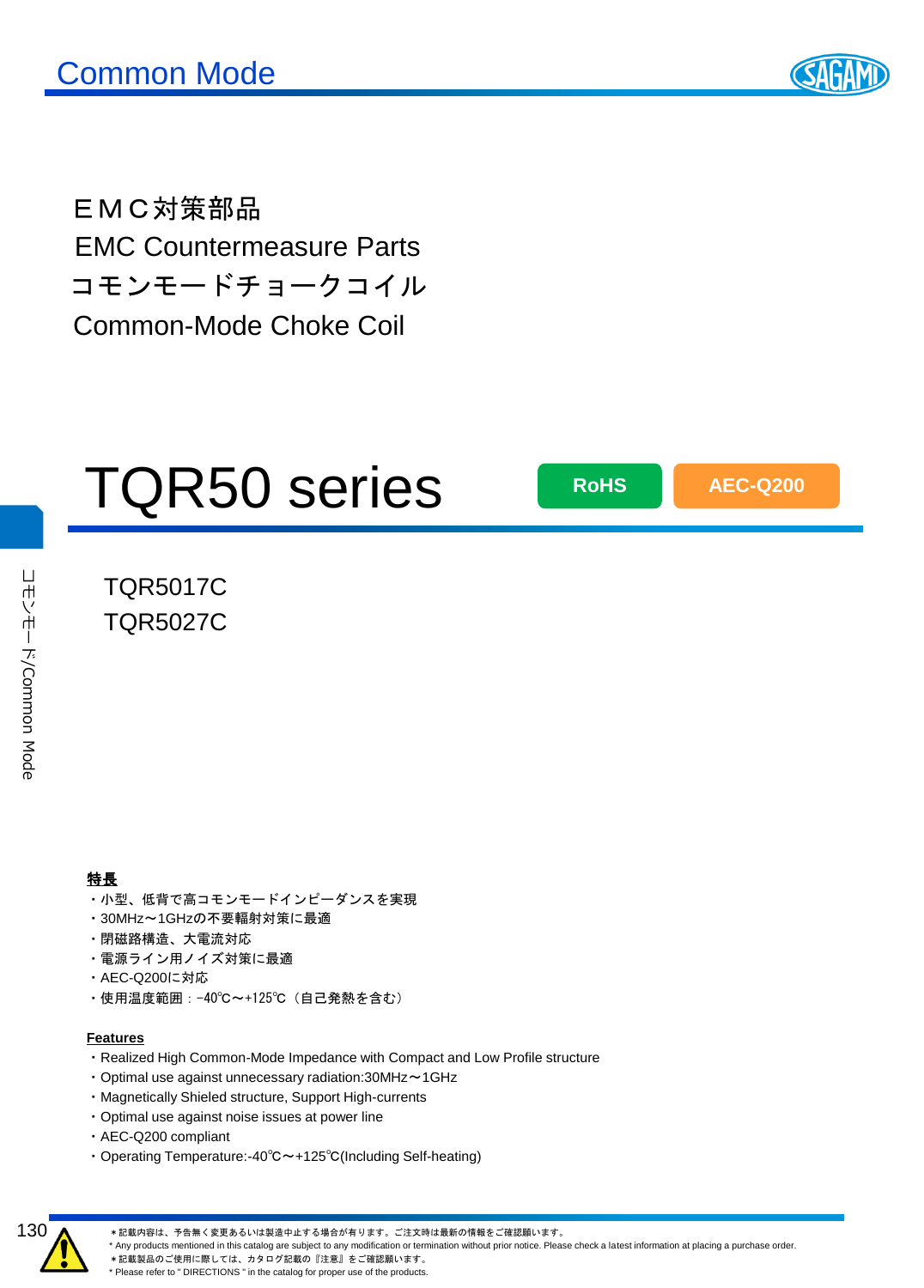



CONNECTION



Insertion Loss Test Circuit



| Recommended Land Pattern 推奨ランドパターン |  |
|------------------------------------|--|
|------------------------------------|--|

| vpe    | a | N |   |
|--------|---|---|---|
| TQR50L |   |   | . |



\*記載内容は、予告無く変更あるいは製造中止する場合が有ります。ご注文時は最新の情報をご確認願います。

\* Any products mentioned in this catalog are subject to any modification or termination without prior notice. Please check a latest information at placing a purchase order.

\*記載製品のご使用に際しては、カタログ記載の『注意』<br>※記載製品のご使用に際しては、カタログ記載の『注意』をご確認願います。 \* Please refer to " DIRECTIONS " in the catalog for proper use of the products.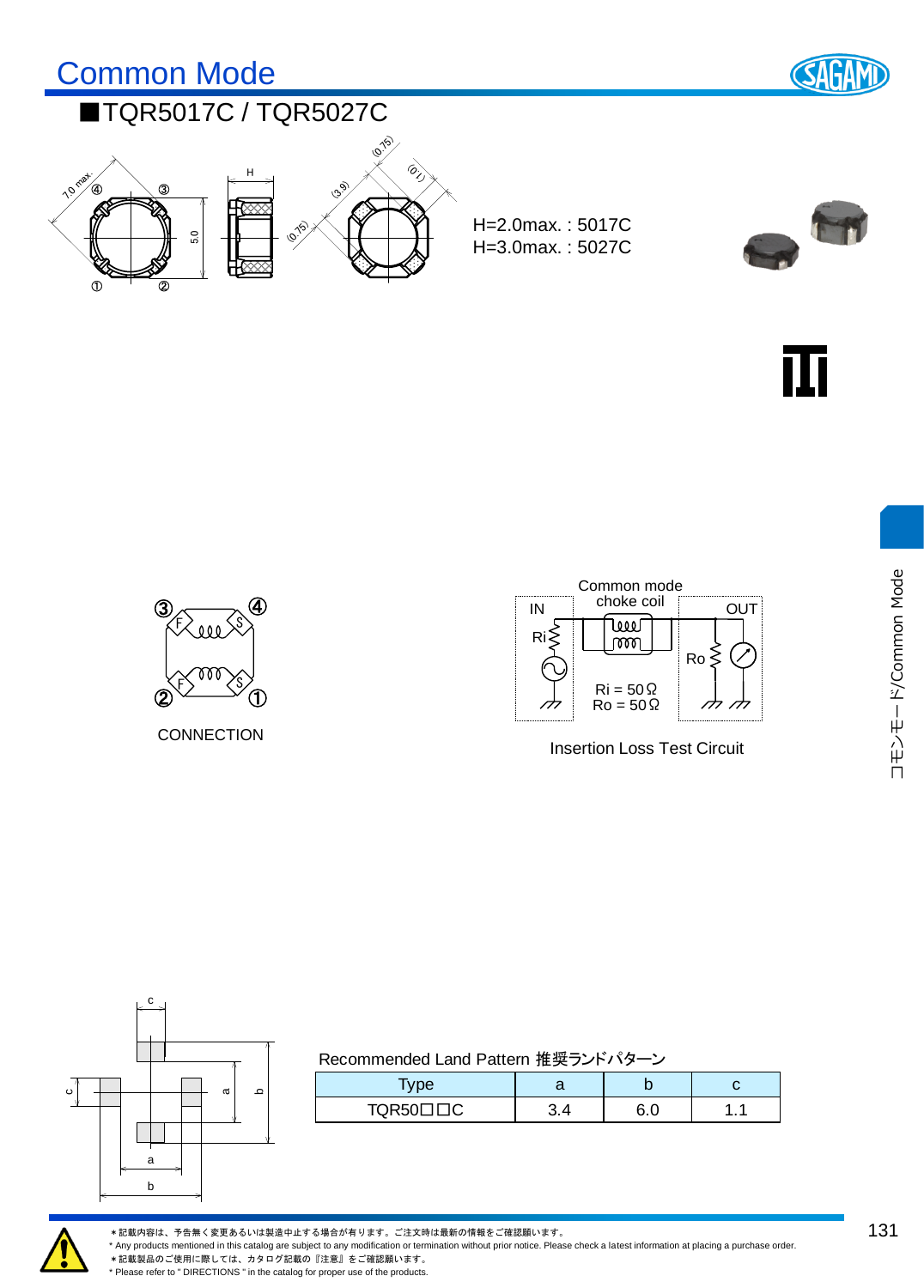# Common Mode

## ■TQR5017C



| Common Mode                                |         |             |                       |          |                                       |  |  |
|--------------------------------------------|---------|-------------|-----------------------|----------|---------------------------------------|--|--|
| ■TQR5017C                                  |         |             |                       |          |                                       |  |  |
| <b>SAGAMI Part Number</b><br>DC Resistance |         |             | <b>Insertion Loss</b> |          | Temperature rise<br>allowable current |  |  |
| サガミ品番                                      |         | 直流抵抗 (mΩ)   |                       | 挿入損失(dB) | 温度上昇許容電流 (A)                          |  |  |
|                                            | (1)-Q   | $(4) - (3)$ | $@1$ MHz              | @100MHz  | $2 - 3$                               |  |  |
|                                            | $±30\%$ | $±30\%$     | max.                  | min.     |                                       |  |  |
| TQR5017C-N0003RN2                          | 12.2    | 14.4        | 3.0                   | 6.0      | 2.2                                   |  |  |
| TQR5017C-N0004RN2                          | 19.0    | 21.2        | 3.0                   | 12.0     | 2.1                                   |  |  |
| TQR5017C-N0005RN2                          | 28.4    | 30.7        | 3.0                   | 16.0     | 1.5                                   |  |  |
| TQR5017C-N0006RN2                          | 35.3    | 40.2        | 3.0                   | 22.0     | 1.4                                   |  |  |

Notes: 1. Temperature rise allowable current : A rise in temperature of core surface is within 40℃. ( 4-1 short )

記事: 1.温度上昇許容電流: コアの表面温度上昇が40℃以下の直流電流値。 (④-①間ショート)





Notes:Graphs are based on typical values of each type, not specific values. 記事:特性グラフは各タイプの代表値を基に作成しています。規格値ではありません。



\*記載内容は、予告無く変更あるいは製造中止する場合が有ります。ご注文時は最新の情報をご確認願います。

\* Any products mentioned in this catalog are subject to any modification or termination without prior notice. Please check a latest information at placing a purchase order.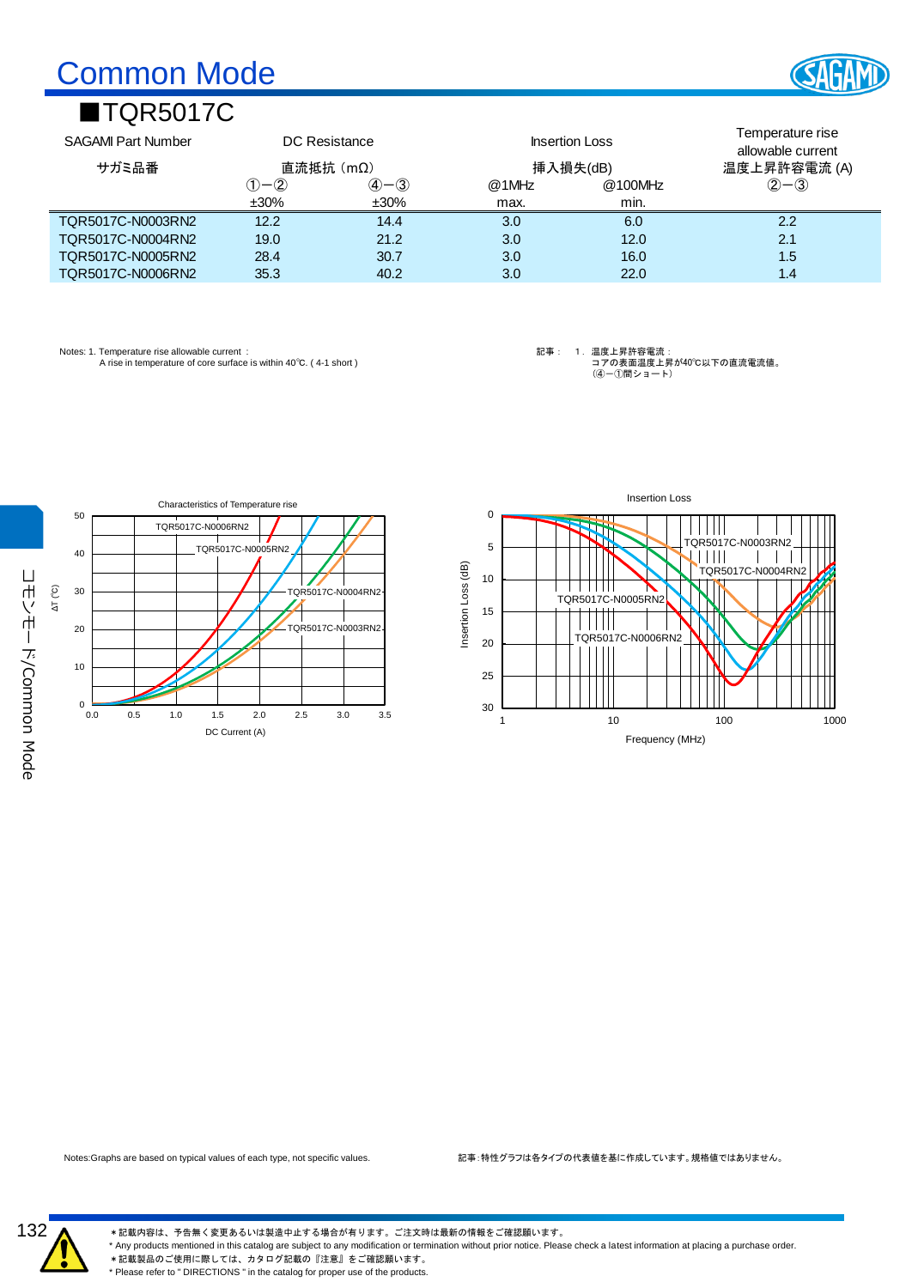# Common Mode

## ■TQR5027C

| Common Mode                                |             |                               |                       |         |                                       |  |
|--------------------------------------------|-------------|-------------------------------|-----------------------|---------|---------------------------------------|--|
| ■TQR5027C                                  |             |                               |                       |         |                                       |  |
| <b>SAGAMI Part Number</b><br>DC Resistance |             |                               | <b>Insertion Loss</b> |         | Temperature rise<br>allowable current |  |
| サガミ品番                                      |             | 直流抵抗(mΩ)                      | 挿入損失(dB)              |         | 温度上昇許容電流 (A)                          |  |
|                                            | $(1) - (2)$ | $\mathcal{A}$ – $\mathcal{B}$ | @1MHz                 | @100MHz | $(2 - 3)$                             |  |
|                                            | $±30\%$     | $±30\%$                       | max.                  | min.    |                                       |  |
| TQR5027C-N0003RN2                          | 7.8         | 8.9                           | 3.0                   | 6.0     | 2.8                                   |  |
| TQR5027C-N0004RN2                          | 11.0        | 12.1                          | 3.0                   | 12.0    | 2.4                                   |  |
| TQR5027C-N0005RN2                          | 15.7        | 16.3                          | 3.0                   | 16.0    | 2.2                                   |  |
| TQR5027C-N0006RN2                          | 19.2        | 20.4                          | 3.0                   | 22.0    | 1.9                                   |  |

Notes: 1. Temperature rise allowable current : A rise in temperature of core surface is within 40℃. ( 4-1 short ) 記事: 1.温度上昇許容電流: コアの表面温度上昇が40℃以下の直流電流値。 (④-①間ショート)







\*記載内容は、予告無く変更あるいは製造中止する場合が有ります。ご注文時は最新の情報をご確認願います。 \* Any products mentioned in this catalog are subject to any modification or termination without prior notice. Please check a latest information at placing a purchase order. \*記載製品のご使用に際しては、カタログ記載の『注意』をご確認願います。 \* Please refer to " DIRECTIONS " in the catalog for proper use of the products.

133

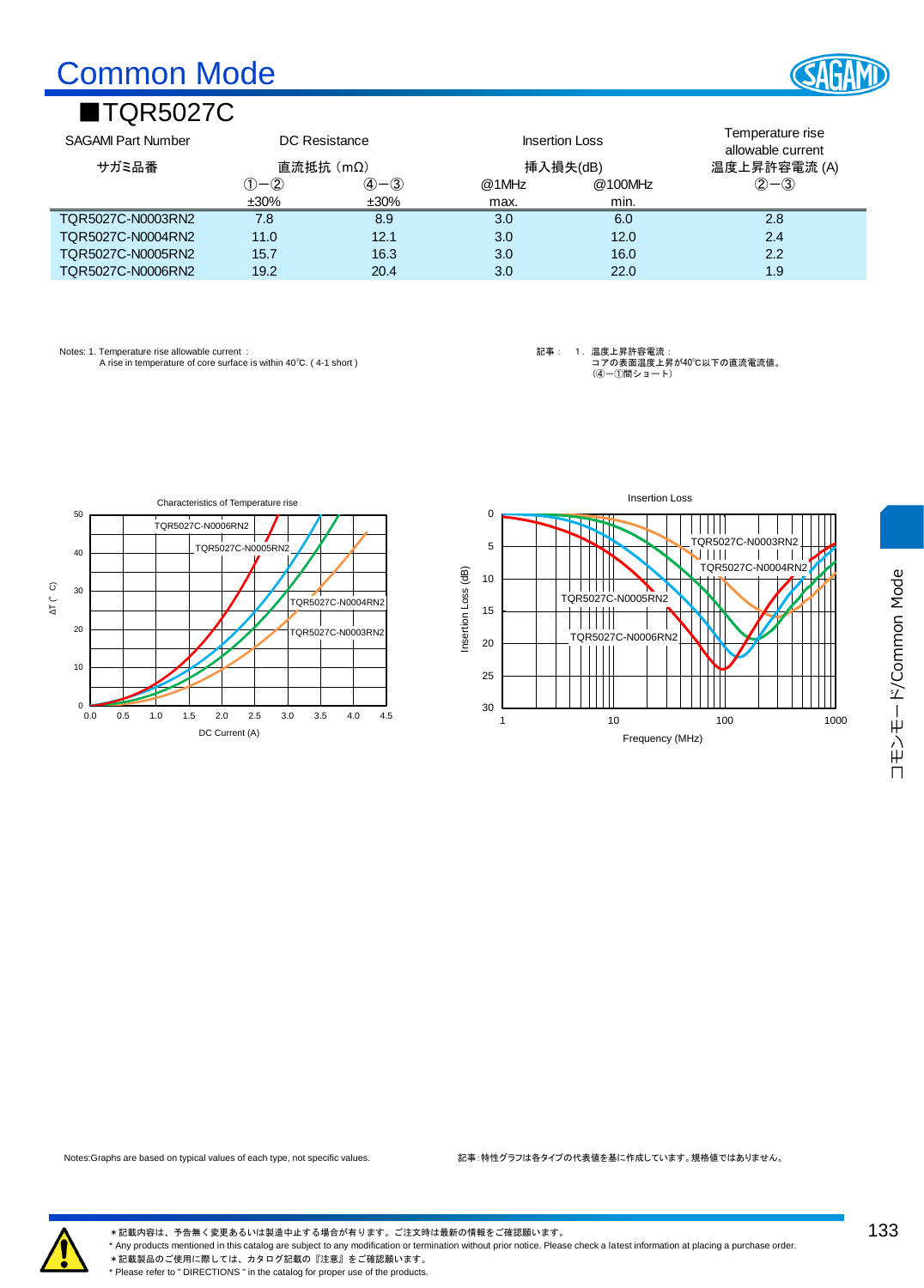

EMC対策部品・大電流対応 EMC Countermeasure, Support High-Currents コモンモードチョークコイル Common-Mode Choke Coil

# TQR80/12 series

**RoHS AEC-Q200**

### TQR8048C TQR1250C

コカントード

/Common Mode

コホントトド/Common Mode

#### 特長

- ・高コモンモードインピーダンスを実現
- ・30MHz~1GHzの不要輻射対策に最適
- ・閉磁路構造、大電流対応
- ・DC-DCコンバータ、充電器など、電源ラインでのノイズ対策に最適
- ・AEC-Q200に対応
- ・使用温度範囲:-40℃~+125℃(自己発熱を含む)

#### **Features**

- ・ Realized High Common-Mode Impedance
- ・ Optimal use against unnecessary radiation:30MHz~1GHz
- ・ Magnetically Shielded structure, Support High-currents
- ・ Optimal use against noise issues at power line such as DC-DC converter and battery charger
- ・ AEC-Q200 compliant
- ・ Operating Temperature:-40℃~+125℃(Including Self-heating)



\*記載内容は、予告無く変更あるいは製造中止する場合が有ります。ご注文時は最新の情報をご確認願います。

\* Any products mentioned in this catalog are subject to any modification or termination without prior notice. Please check a latest information at placing a purchase order.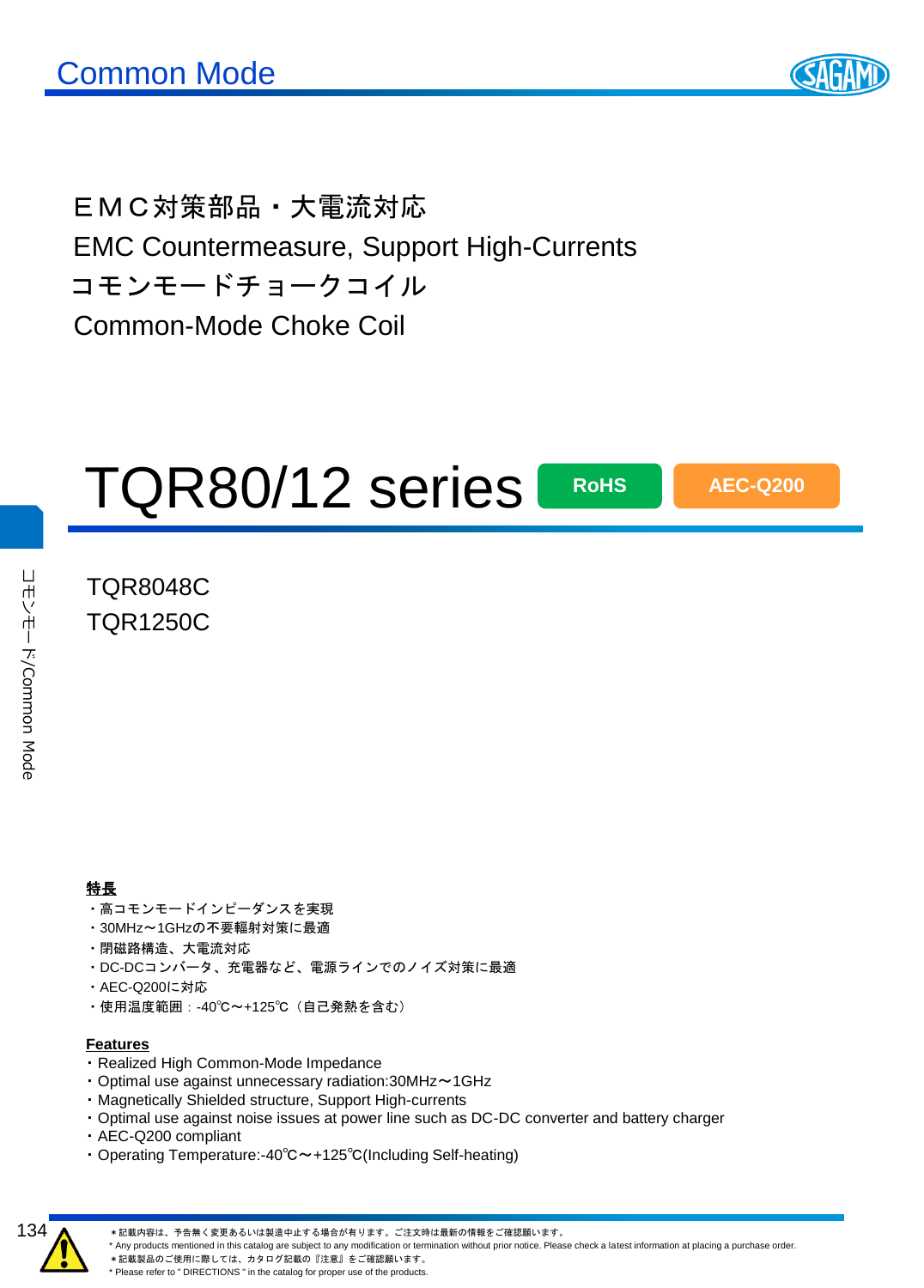## Common Mode



## ■TQR8048C



 $\overline{\circledcirc}$ 

 $\Phi$ 







ПĪ



CONNECTION



Insertion Loss Test Circuit



| Recommended Land Pattern 推奨ランドパターン |  |  |
|------------------------------------|--|--|
|                                    |  |  |

| $\tau_\text{ype}$ |     |      | U    |
|-------------------|-----|------|------|
| <b>TQR8048C</b>   | 6.1 | 10.1 | 2.8⊧ |
| TQR1250C          |     | 15.8 | 3.3  |



\*記載内容は、予告無く変更あるいは製造中止する場合が有ります。ご注文時は最新の情報をご確認願います。

\* Any products mentioned in this catalog are subject to any modification or termination without prior notice. Please check a latest information at placing a purchase order.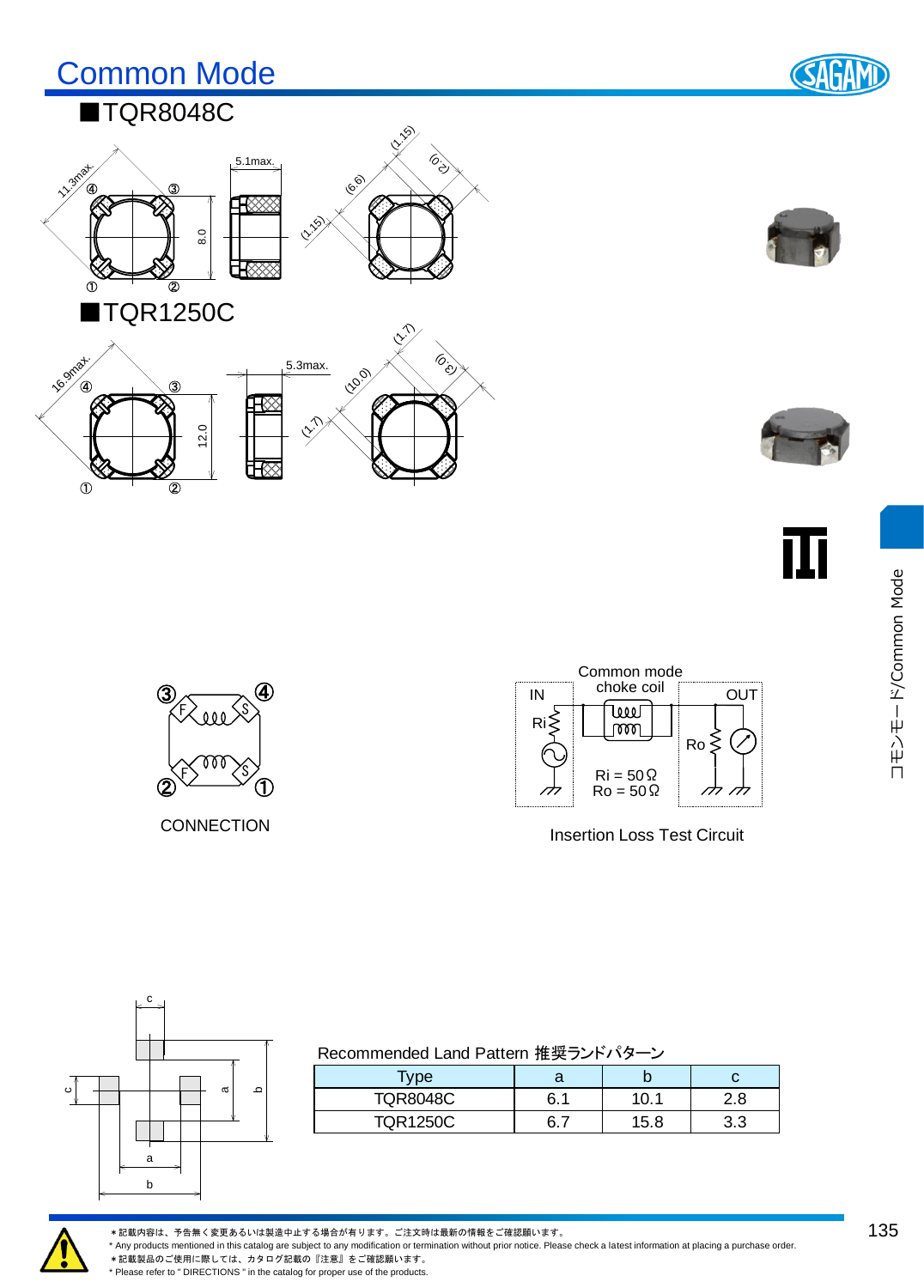## ■TQR8048C



|                                                                                                                     |             |             |          |                             | Temperature rise       |  |  |
|---------------------------------------------------------------------------------------------------------------------|-------------|-------------|----------|-----------------------------|------------------------|--|--|
| DC Resistance<br><b>SAGAMI Part Number</b>                                                                          |             |             |          | <b>Insertion Loss</b>       | allowable current      |  |  |
| サガミ品番                                                                                                               | 直流抵抗(mΩ)    |             | 挿入損失(dB) |                             | 温度上昇許容電流 (A)           |  |  |
|                                                                                                                     | $(1) - (2)$ | $(4) - (3)$ | @1MHz    | @100MHz                     | $(2 - 3)$              |  |  |
|                                                                                                                     | $±30\%$     | $±30\%$     | max.     | min.                        |                        |  |  |
| TQR8048C-N0002RN2                                                                                                   | 3.1         | 3.7         | 3.0      | 5.0                         | 5.5                    |  |  |
| TOR8048C-N0003RN2                                                                                                   | 4.3         | 5.0         | 3.0      | 12.0                        | 4.8                    |  |  |
| TQR8048C-N0004RN2                                                                                                   | 5.8         | 6.3         | 3.0      | 18.0                        | 4.1                    |  |  |
| Notes: 1. Temperature rise allowable current :<br>A rise in temperature of core surface is within 40°C. (4-1 short) |             |             | 記事:      | 1. 温度上昇許容電流:<br>(4)-①間ショート) | コアの表面温度上昇が40℃以下の直流電流値。 |  |  |





Notes:Graphs are based on typical values of each type, not specific values. 記事:特性グラフは各タイプの代表値を基に作成しています。規格値ではありません。



\*記載内容は、予告無く変更あるいは製造中止する場合が有ります。ご注文時は最新の情報をご確認願います。

\* Any products mentioned in this catalog are subject to any modification or termination without prior notice. Please check a latest information at placing a purchase order.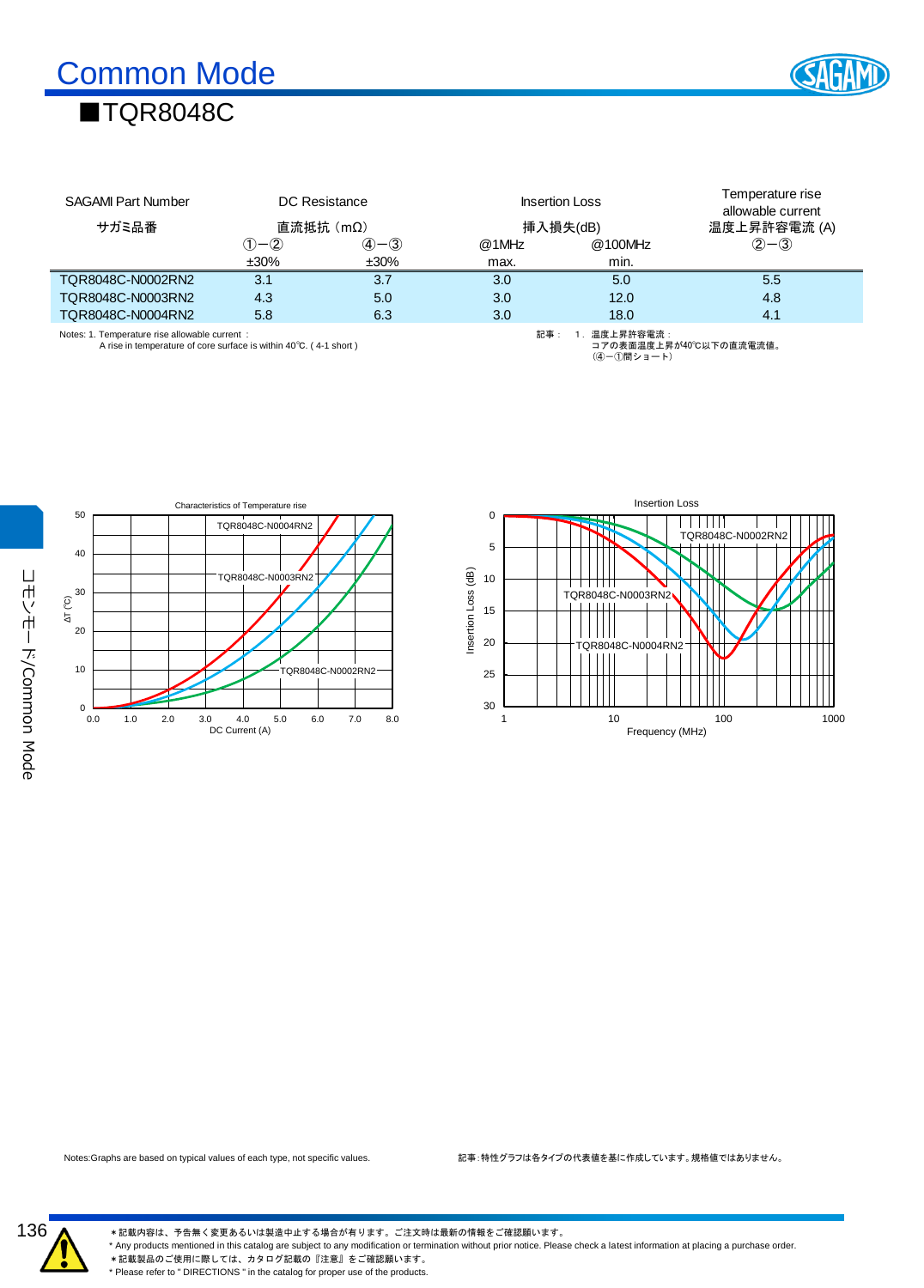

| <b>SAGAMI Part Number</b><br>DC Resistance                                                                         |             |             | <b>Insertion Loss</b> | Temperature rise<br>allowable current |                        |  |
|--------------------------------------------------------------------------------------------------------------------|-------------|-------------|-----------------------|---------------------------------------|------------------------|--|
| サガミ品番                                                                                                              |             | 直流抵抗(mΩ)    | 挿入損失(dB)              |                                       | 温度上昇許容電流 (A)           |  |
|                                                                                                                    | $(1) - (2)$ | $(4) - (3)$ | @1MHz                 | @100MHz                               | $2 - 3$                |  |
|                                                                                                                    | $±30\%$     | ±30%        | max.                  | min.                                  |                        |  |
| TQR1250C-N0002RN2                                                                                                  | 3.0         | 3.6         | 3.0                   | 10.0                                  | 5.60                   |  |
| TQR1250C-N0003RN2                                                                                                  | 4.4         | 4.9         | 3.0                   | 19.0                                  | 5.20                   |  |
| TOR1250C-N0004RN2                                                                                                  | 5.7         | 6.4         | 3.0                   | 14.0                                  | 4.50                   |  |
| Notes: 1. Temperature rise allowable current:<br>A rise in temperature of core surface is within 40°C. (4-1 short) |             |             | 記事:                   | 温度上昇許容雷流:<br>(4)-①間ショート)              | コアの表面温度上昇が40℃以下の直流電流値。 |  |





コモンモード/Common Mode コモンモード/Common Mode



\*記載内容は、予告無く変更あるいは製造中止する場合が有ります。ご注文時は最新の情報をご確認願います。 \* Any products mentioned in this catalog are subject to any modification or termination without prior notice. Please check a latest information at placing a purchase order. \*記載製品のご使用に際しては、カタログ記載の『注意』をご確認願います。 \* Please refer to " DIRECTIONS " in the catalog for proper use of the products.

137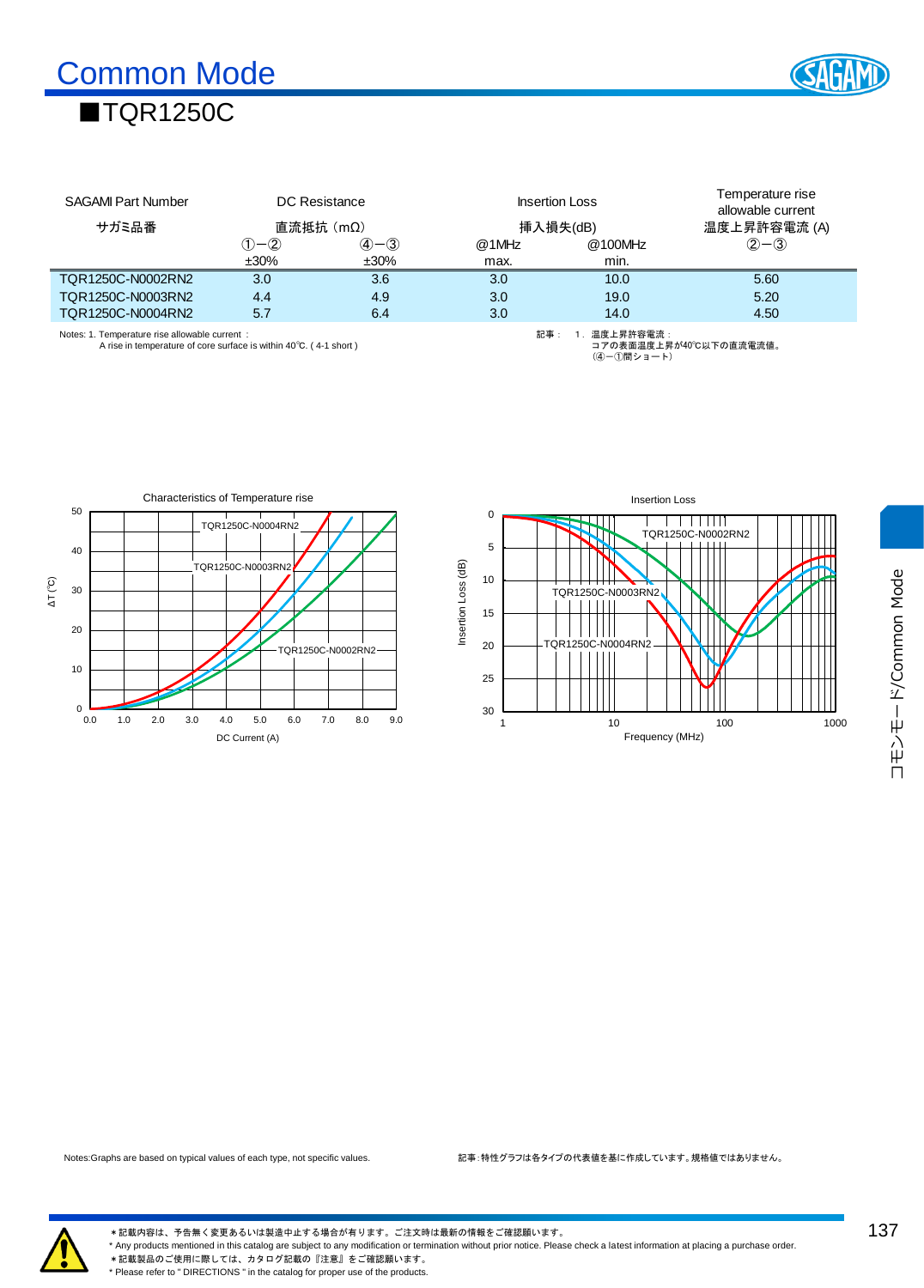

EMC対策部品 EMC Countermeasure Parts コモンモードビーズ Common-Mode Beads

# TDG series

**RoHS AEC-Q200**

### TDG6029C

コカントード

/Common Mode

コモンモード/Common Mode

- ・閉磁路構造、小型、低背に対応したコモンモードビーズ
- ・30MHz~1GHzの不要輻射対策に最適
- ・閉磁路構造、大電流対応
- ・AEC-Q200に対応
- ・使用温度範囲:-40℃~+125℃(自己発熱を含む)

#### **Features**

- ・Magnetically Shielded, Compact, Low profile Common Mode Beads
- ・Optimal use against unnecessary radiation:30MHz~1GHz
- ・Magnetically Shielded structure, Support High-currents
- ・AEC-Q200 compliant
- ・Operating Temperature:-40℃~+125℃(Including Self-heating)



\*記載内容は、予告無く変更あるいは製造中止する場合が有ります。ご注文時は最新の情報をご確認願います。

\* Any products mentioned in this catalog are subject to any modification or termination without prior notice. Please check a latest information at placing a purchase order.